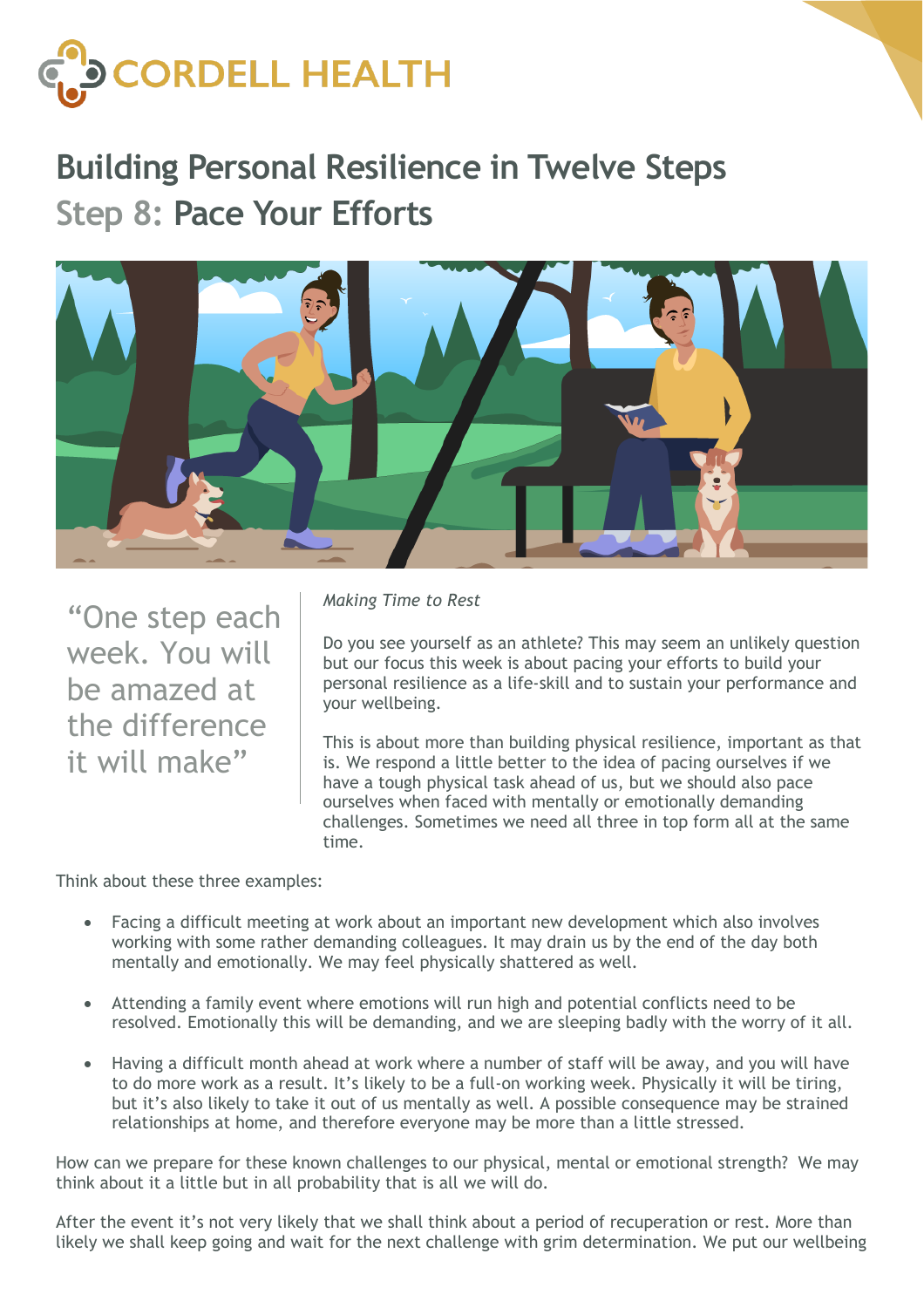

at risk and literally wear ourselves out. Inevitably over time this takes a toll on our physical, mental and emotional resilience and health.

Good athletes prepare physically, emotionally, mentally for the big events. They plan with a degree of precision to ensure they are in peak condition at precisely the right time. Moreover, they know the importance of downtime after major exertion and make rest and recuperation an equally important aspect of their training regime.

Perhaps most striking of all, athletes spend 90% or more of their time training and preparing for what might well be just 10% of their time or less, 'performing'. Yet for many of us, especially in the modern world of work, we are being asked for "high performance" for virtually 100% of our working hours. It is simply not sustainable to peak perform all day every day; we have to learn to pace our efforts.

Why, I wonder, do we not use the athlete's approach more often in our own working lives or even our family and social lives? Adrenaline rushes can help us manage crises and meet deadlines and a certain amount of pressure is invigorating and can bring out the best in us. But we can only sustain optimum levels of performance when we are feeling relaxed, secure and confident – not fearful, frantic and exhausted. We can control neither the past nor the future, but we can change our thinking and our behaviour.

This week our focus will be on how we can prepare for challenging times and how we can also build in quality time for rest and recuperation.

Try each of the following as a forward plan to build your physical, mental and emotional reserves in preparation for the challenges ahead:

**Focus on a key event that lies ahead.** This could be an important meeting at work, a family event, or a period when you are going to be very busy and stretched. Write down why the event is important, what the implications of it are if it goes well or what they would be if it went badly. *Begin to focus on that event as part of a conscious planning exercise making appropriate time and space to give it your full attention.* 

**Identify the particular resilience challenges.** Look at the event from all angles. Does the event present any physical challenges? (Time, energy, physical strength). What emotional demands do you think it might make? (Conflicts, difficult messages to share, anticipated emotional responses). Will it be mentally taxing in some way? (Complexity, demanding issue). *List the demands the event may make on you from all these aspects.* 

**Work through your list to plan your approach.** For example, what can you do to ensure you are physically rested before taking up the challenge? What might you do to prepare for that complicated meeting? How might you head off some of the emotional stress of a difficult conversation you know you have ahead? You are the best judge of what you need to do, and of course there are no perfect solutions, so giving yourself time and space to plan and think will help you determine your course of action. *For each of the demands on your physical, mental, emotional resilience you have listed, write down the actions you can take to prepare effectively*.

**Call on others to assist.** Who can you talk to about things before the event? Is there someone whose advice you would value? Could you rehearse the situation with a friend or colleague beforehand? Do you need to prepare others for what is ahead and gain their support? Building resilience is not about "going it alone". *Identify those around you who can help you to prepare and support you through.*

**Plan before the event how you will rest and recuperate afterwards.** It may be as simple as having quiet and calm time alone, or it may be to meet up with a friend, a long walk, yoga and meditation. What matters is identifying what works for you and what you can look forward to doing that you know will restore your resilience.